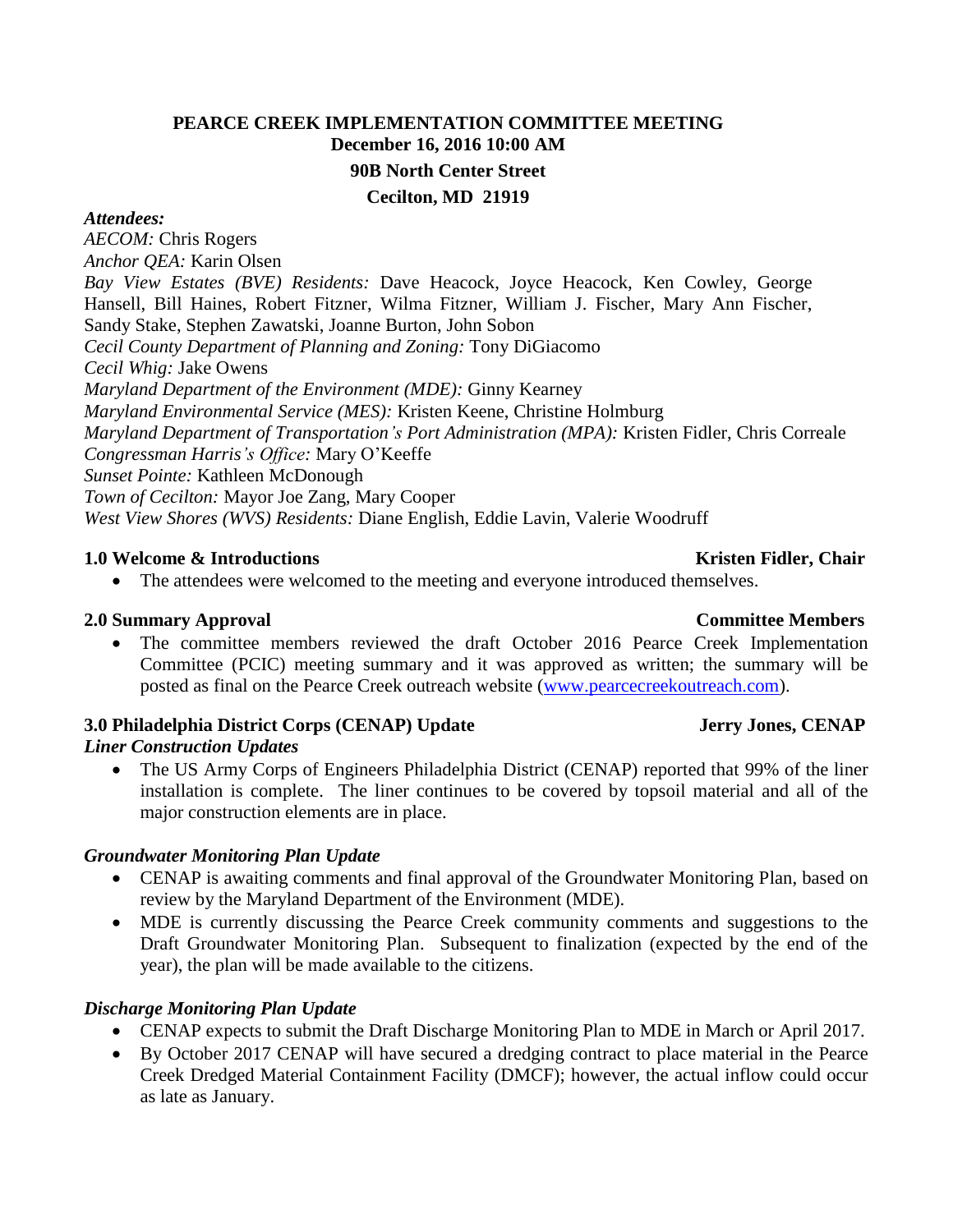- Community concerns were expressed regarding material being removed from outside of the dike, as well as a linear area that was cut into the front of the DMCF, and the possible effects from stormwater drainage; it was replied that the material being removed is designated as topsoil in the liner construction contract and that it is dredged material. There is a possibility of runoff from stormwater but that the area will eventually be re-vegetated. CENAP will further investigate the work that is being conducted.
- Residents stated that gravel is accumulating at the entrance to the site and is migrating across the road to the nearby lawns; it was requested that the gravel be cleaned up.
- Once construction is finished the trailers will be removed and the area will be cleaned before the contractor departs; the tree planting layout has not been finalized.

### **4.0 Drinking Water Line Planning Progress Mayor Zang, Town of Cecilton**

# **Chris Rogers, AECOM**

### *Water System Construction Updates*

- A vast majority of the transmission main pipe has been installed.
- Almost the entire distribution system pipeline has been laid in Bay View Estates (BVE); the contractor is now working in West View Shores (WVS).
- Overall, the project is proceeding on schedule with 62% of the transmission main contract complete and 36% of the distribution main contract complete. It was noted that the percent complete values are somewhat misleading due to the larger items and restoration efforts that will be billed at the end of the project.

#### *Access Agreements*

- Finalization of the on-lot construction bid documents is expected in advance of the completion of the distribution and transmission line projects.
- The on-lot access agreement language will be finalized with the Town of Cecilton's Attorney and must be signed by every homeowner before the on-lot contractor can enter the lots.

### *On-lot Construction FAQ Development*

- AECOM has been working with the Maryland Environmental Service (MES) on a Frequently Asked Questions document for the on-lot construction; responses are currently being developed.
- A date for the spring "What to Expect During On-lot Construction" meeting will be set during the February PCIC meeting.
- AECOM requested patience as the work continues during the winter months and noted that the contractor is building up the exposed valve boxes with stone in advance of potential plowing. AECOM added that it is difficult to maintain dust control measures considering that it is too cold to spray down the area.
- A concern was expressed regarding the potential freezing and bursting of meters due to poor placement and a suggestion was made to move them further onto the property or finding some other solution. It was replied that no issues associated with freezing and/or bursting of meters is anticipated; each meter will be installed at the stake and the shut-off valve will be installed about a foot behind the meter.
- The Maryland Department of Transportation's Port Administration (MPA) reassured the PCIC that the contracts associated with the water system were still fully funded and that the project is proceeding as expected.